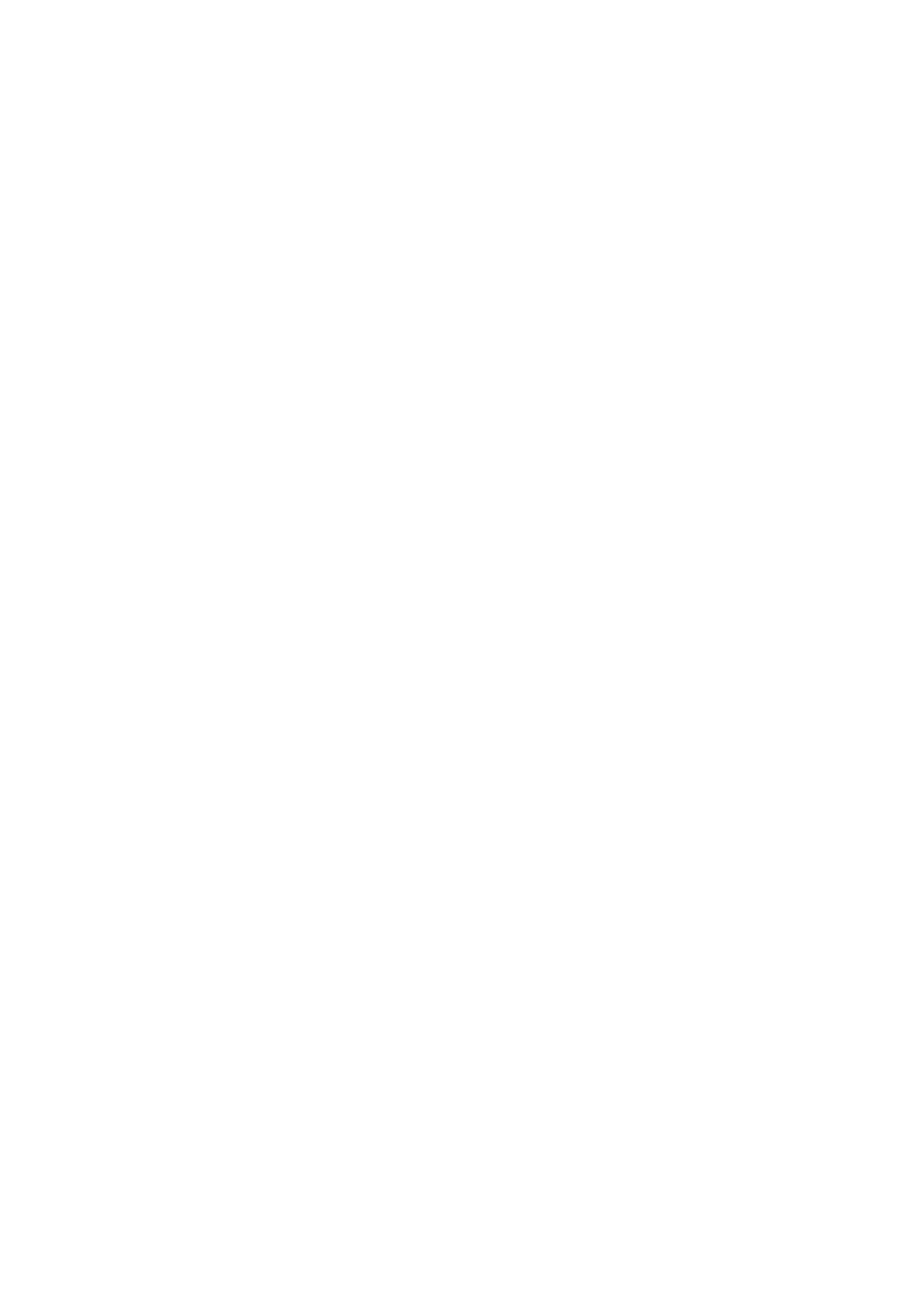# **WATCH OUT! UNDERNEATH THE WOODEN FLOORING IS A 230 VOLT HEATING FOIL SYSTEM! NEVER DRILL OR SCREW INTO THE FLOOR!**

# **SEE SCHEDULE/PICTURE FOR THE POSITION OF THE KLIMA FOIL.**

# **Control measurements:**

| Type foil which is installed: KLIMA Foil    | 120 W/ $m^2$ |
|---------------------------------------------|--------------|
| Total length foil installed:                | Meter        |
| Measured resistant value total installation | Ohm          |

# **Control Check calculation:**

 $(52900:Ohm = total Watts system)$ 

 $(W/m^2 \times 0.6 \times$  meter-length = total Watts system)  $120 \text{ W/m}^2 \times 0.6 \times$  \_\_\_\_\_\_\_ meter-length = \_\_\_\_\_\_\_\_\_Watt

**Difference ~ max. 5 %**

52900 : \_\_\_\_\_\_\_ Ohm = **\_\_\_\_\_\_\_\_Watt**

Installed by: date:

**Keep this control/check card in the meter cupboard in a visible place!**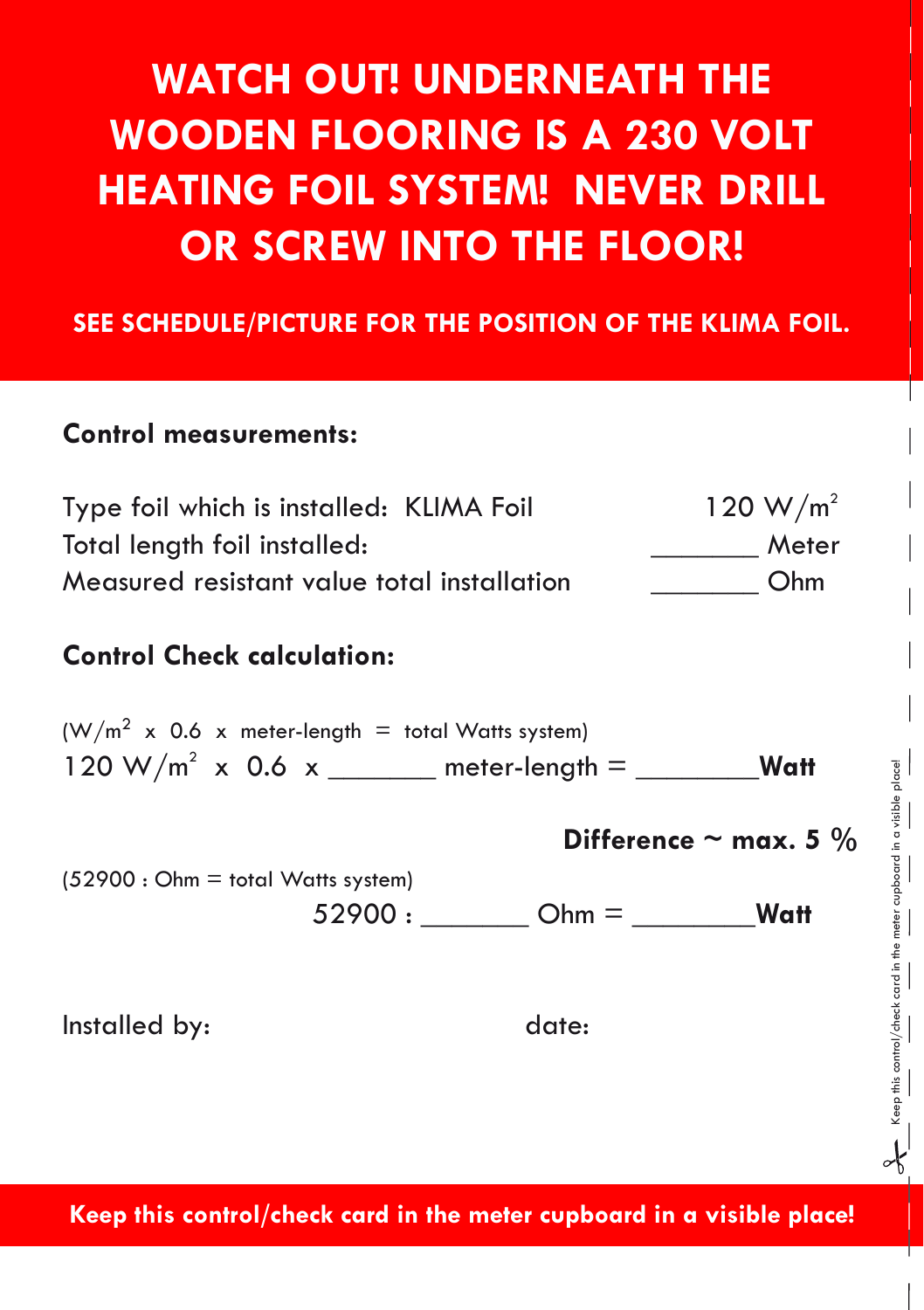# ELECTRIC UNDERFLOOR HEATING FOIL

**THE METHOD AND** 

K E E





# **INSTALLATION INSTRUCTIONS**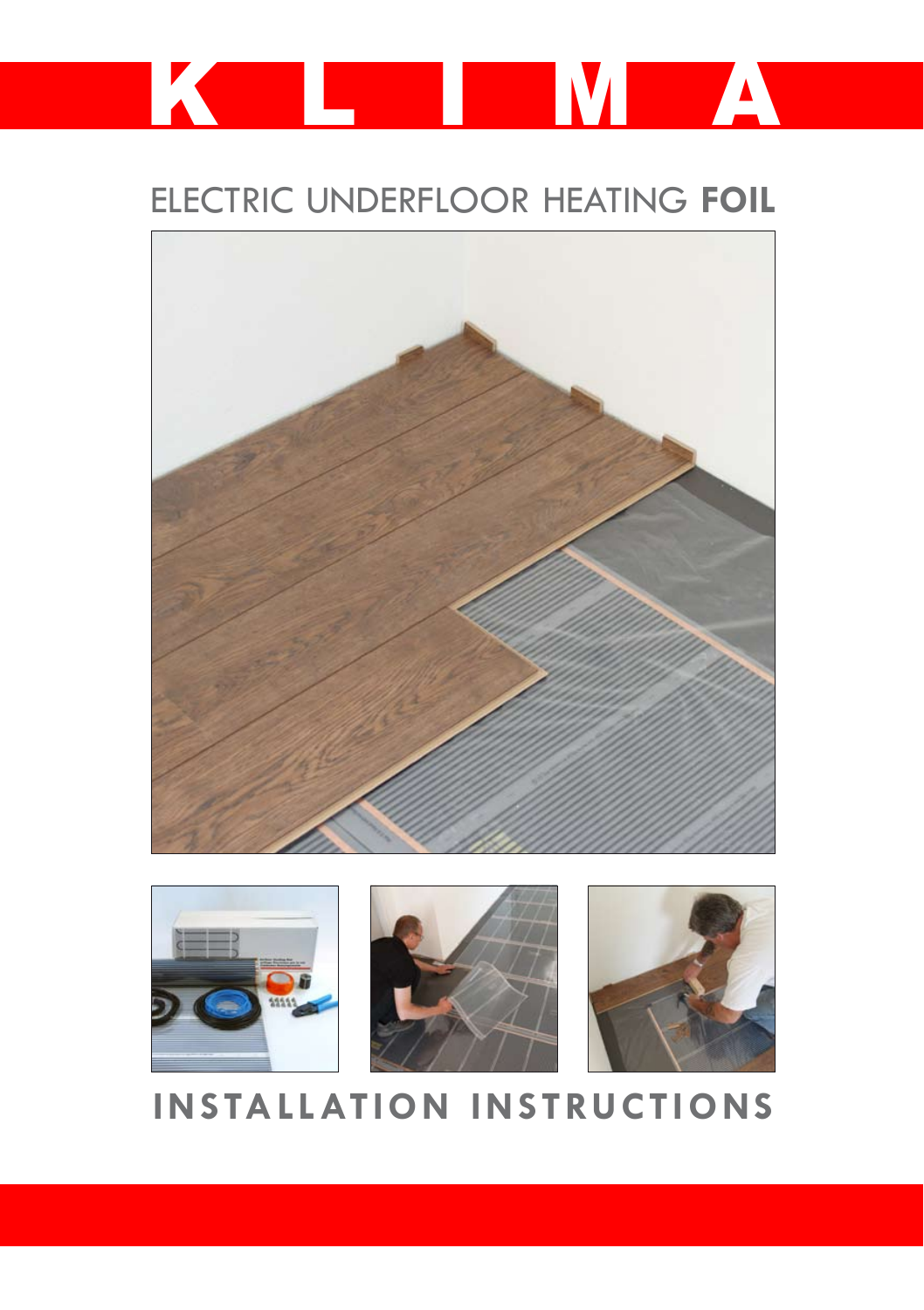#### Dear Client,

Congratulations on the purchase of this KLIMA product. The KLIMA heating foil is manufactured from high quality, durable materials. To guarantee that your product functions optimally there are a few points of attention which are described in the Installation Instructions. We can only offer you the full guarantee if the KLIMA heating foil is correctly installed in accordance with the Installation Instructions. Carefully read the instructions prior to installation, and ensure that you have the correct tools and materials. The electrical installation must be carried out by a qualified electrician in accordance with IEE Regulations.

If you have any questions or require more information then you can contact the Support Line Monday to Friday from 9 am to 5 pm at:

### **0871 321 0411**

or visit our website for more information and other products at:

#### **www.klima.co.uk**

© 03-2008 Klima Underfloor Heating Ltd, P.O. Box 2009, Aberfeldy, Perthshire, PH15 2WB.

# **1. Checklist:**

Check the contents of the box before starting.

A complete set consists of:

- KLIMA Heating foil
- Connection wire black/blue
- Crimp Connections
- Crimp Tool
- Insulation, PVC tape
- PP tape
- Flexible sensor tube
- Installation guide

Also required:

- Age resistant Polyethylene film 0.2 mm
- 6mm Polystyrene (PS) insulation
- Back box for thermostat



# **2. Points of interest:**

#### **Please read the instructions carefully before starting installation!**

1. KLIMA heating foil may only be installed in dry places, IPX1

2. KLIMA heating foil may only be used as sub heating. There should always be another heating element with sufficient capacity that can be used at the same time. Keep windows and doors closed during heating periods.

3. The ambient temperature where the KLIMA foil is installed should be above 5 degrees Celsius.

4. The heating foil should always be installed together with an RCD.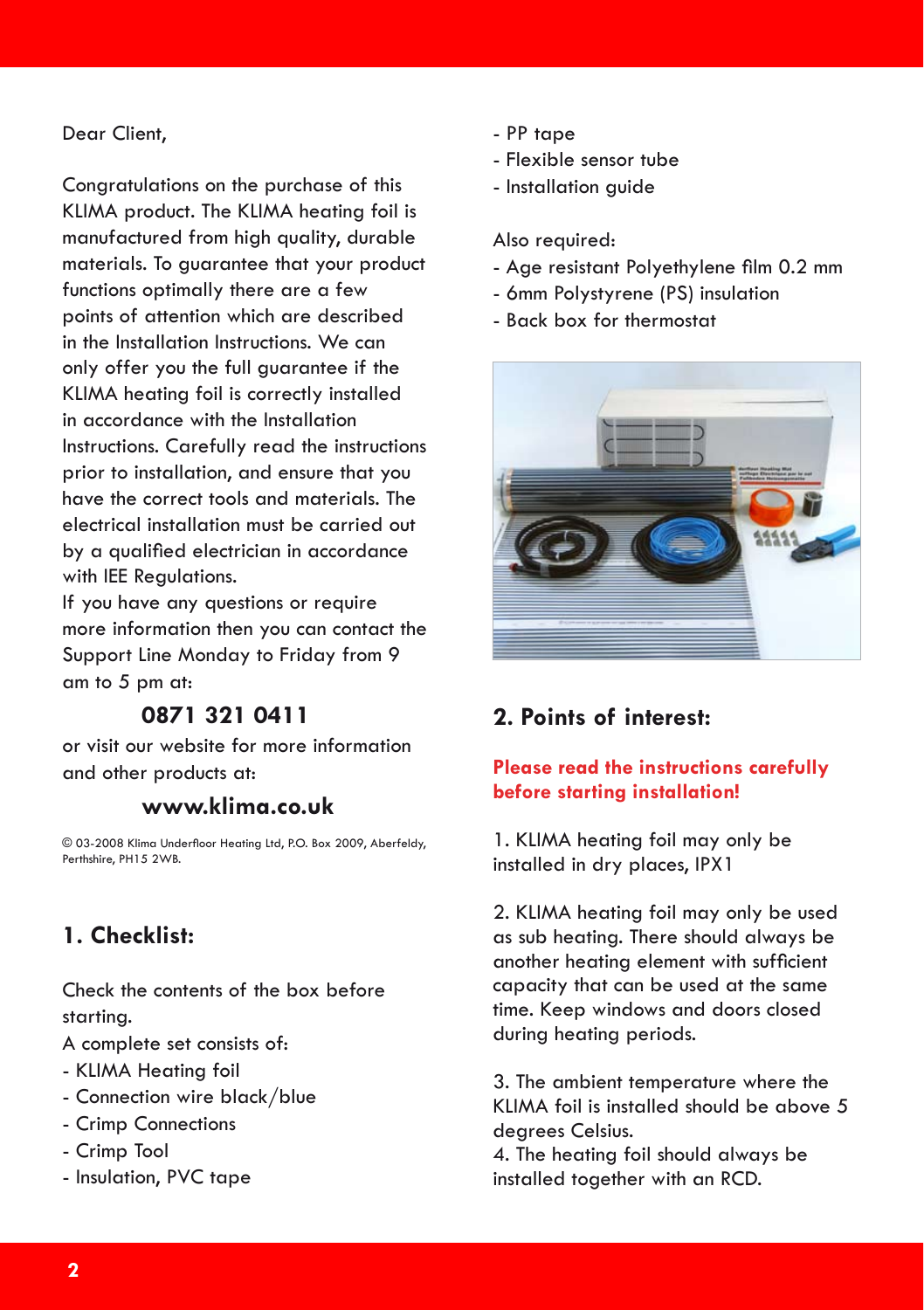5. The heating foil should be placed on 6mm (minimum) polystyrene insulation.

6. A 0.2 mm age resistant PE film should be placed over the heating foil before installing the laminate flooring.

7. The heating foil must not be placed under fixed furnishing such as wardrobes, inner-walls, kitchen units etc, as this will cause overheating.

8. The heating film should be separated from other heat sources like lights and chimneys. The distance should be at least 30 cm.

9. The floor covering must have a minimum thickness of at least 5mm, but must not have higher thermal resistance than  $0.17 W/m^2K$ .

10. Thick rugs or other insulating materials should never be placed on a floor with electrical heating.

11. The thermostat needs to have the floor sensor properly installed to work.

12. The maximum current distributed through each length of heating foil is 5 A.

13. The FHT digital thermostat can switch up to 16 A. When switching above 16 Amps a Contactor must be used.

14. The floor sensor protects the floor from getting hotter than 27 degrees Celsius for maximum safety and comfort.

15. The heating foils should be connected with a double insulated cable (supplied).

16. Please visually check the KLIMA

foil for creasing or folding that may have happened during transit. Any such damaged areas must be discarded.

17. The heating foils can only be fixed with the tape that is included in the installation kit.

18. Warning: The parquet, laminate, or wooden flooring must have a minimum thickness of 5mm and a maximum thickness of 22 mm. When there is another thickness or any doubt whether the wood can be used in combination with floor heating, please contact the manufacturer of your wooden flooring.

#### **3. Guarantee:**

Installation must be carried out by an approved fully qualified electrician. Only installation fitted in accordance with this manual will give you 10 years guarantee on the electro technical use of the KLIMA heating foil and 2 years on the thermostat and the floor sensor.

#### **4. Important points of interest:**

#### **WARNING:**

The KLIMA heating foil requires a 230V supply and the installation must be carried out by a qualified electrician. The electrical installation should be carried out in accordance with the national regulations.

- The rating of the heating foil must comply with the rating of the thermostat, the circuit breaker and if needed the contactor.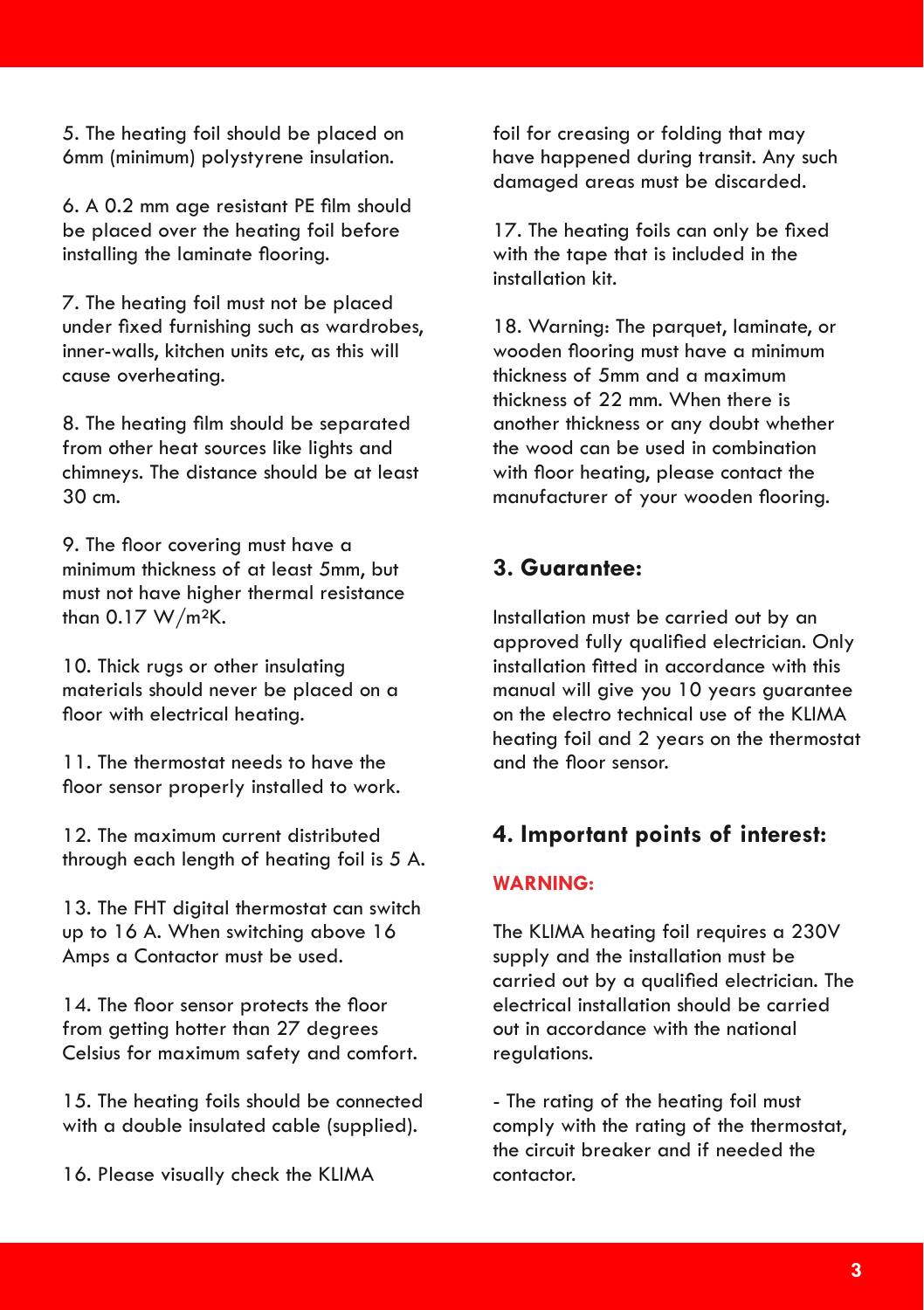- Good wiring practice must be observed. - Installation must comply with current building and wiring regulations. - Connection cables must not come in contact with the heating foil.

- The heating foil must be installed together with a Residual Current Device (RCD) with a maximum breaking current of 30mA.

# **5. Installation Planning:**

Before installing the heating foil, make a sketch or drawing of the installation.

Plan where the thermostat should be placed. The thermostat should not be placed in direct sunlight. It must be convenient for the user and near to the electrical supply, at a height of 1.2 m approx.

Plan where the wiring and the connection to the electrical supply should be placed. Plan the layout for each heating foil panel.

The heating foil must be placed side by side with no gaps. The heating foil must cover as much floor area as possible.

# **6. Installation procedure**

1. Make sure the floor is clean and free from dust.

2. Cut a track in the wall and the floor for the thermostat & floor sensor, make a smooth bend at floor level for the sensor conduit. The track for the conduit must be 50cm from the wall.

3. Push the floor sensor into the conduit.

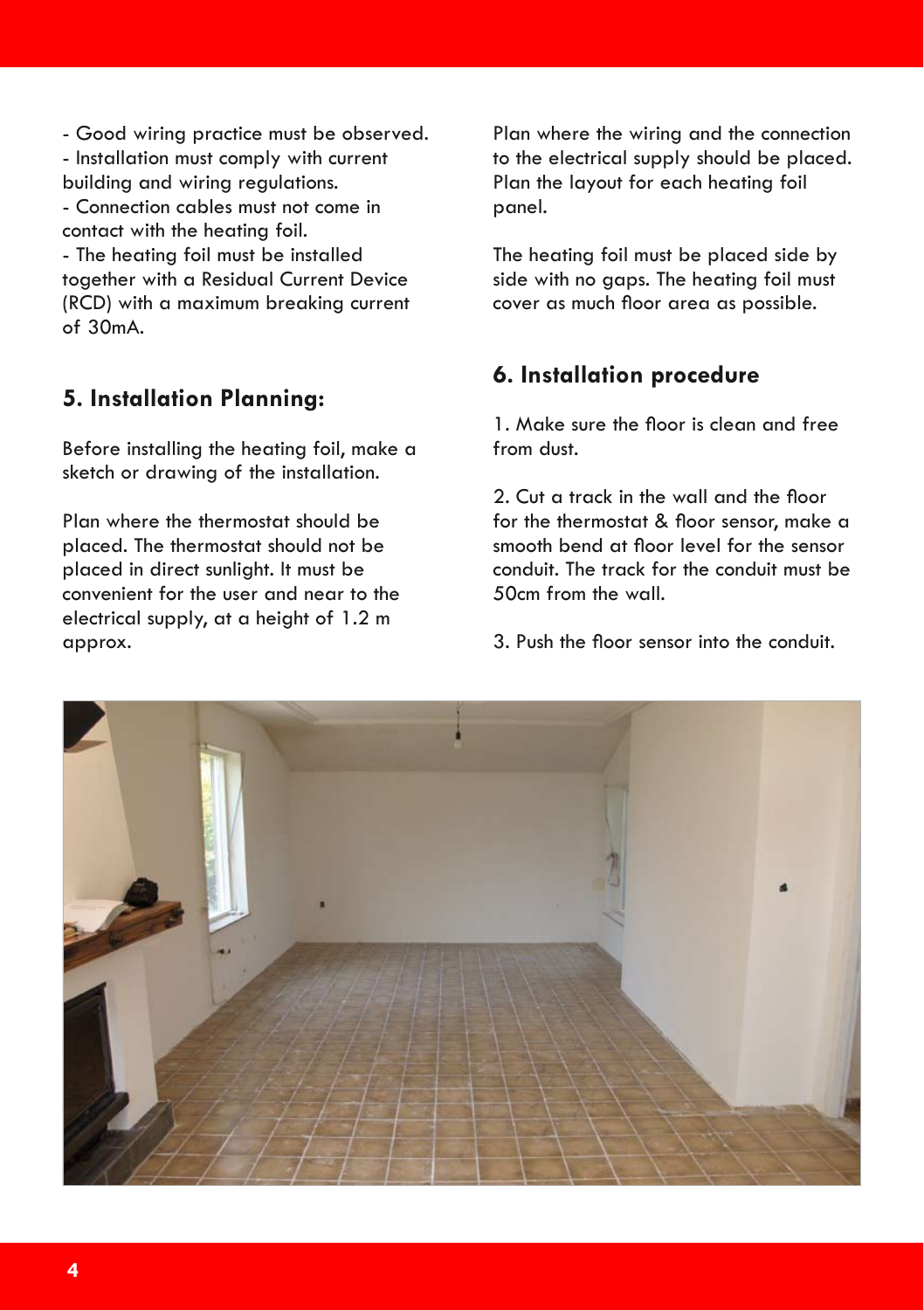The tip should be visible at the end of the conduit, but it may not stick out. Place the sensor in the middle of two rows of heating foil.

4. Cover the end of the conduit with the small grey cap, which is supplied with the system.

5. Install the flexible conduit with a smooth bend at the floor level.

6. Check the surface of the floor. To prevent damage it is important that the surface is flat and clean. The maximum height difference that is permitted is  $+/-1$  mm.

7. If the floor is uneven then it is highly recommended that the floor is levelled using a suitable self levelling compound.

8. Fill up the track in the wall & floor with suitable filler.

9. Make sure the surface is clean, dry and free from arease.

10. Lay the 6mm insulation, it must cover the whole surface.

11. Tape all joints to prevent any movement between the panels. Leave a 30 mm gap for cables along the edge where the connections will be made. Make sure that the surface is clean and that no sharp objects can come into contact with or drop down onto the heating foil during the installation. Plan your work in a way that you don't have to step directly on the heating foil.

12. Roll out the heating foil along the edge of the room. The copper can face either up or down. Make sure that the heating film is completely flat without any creases.







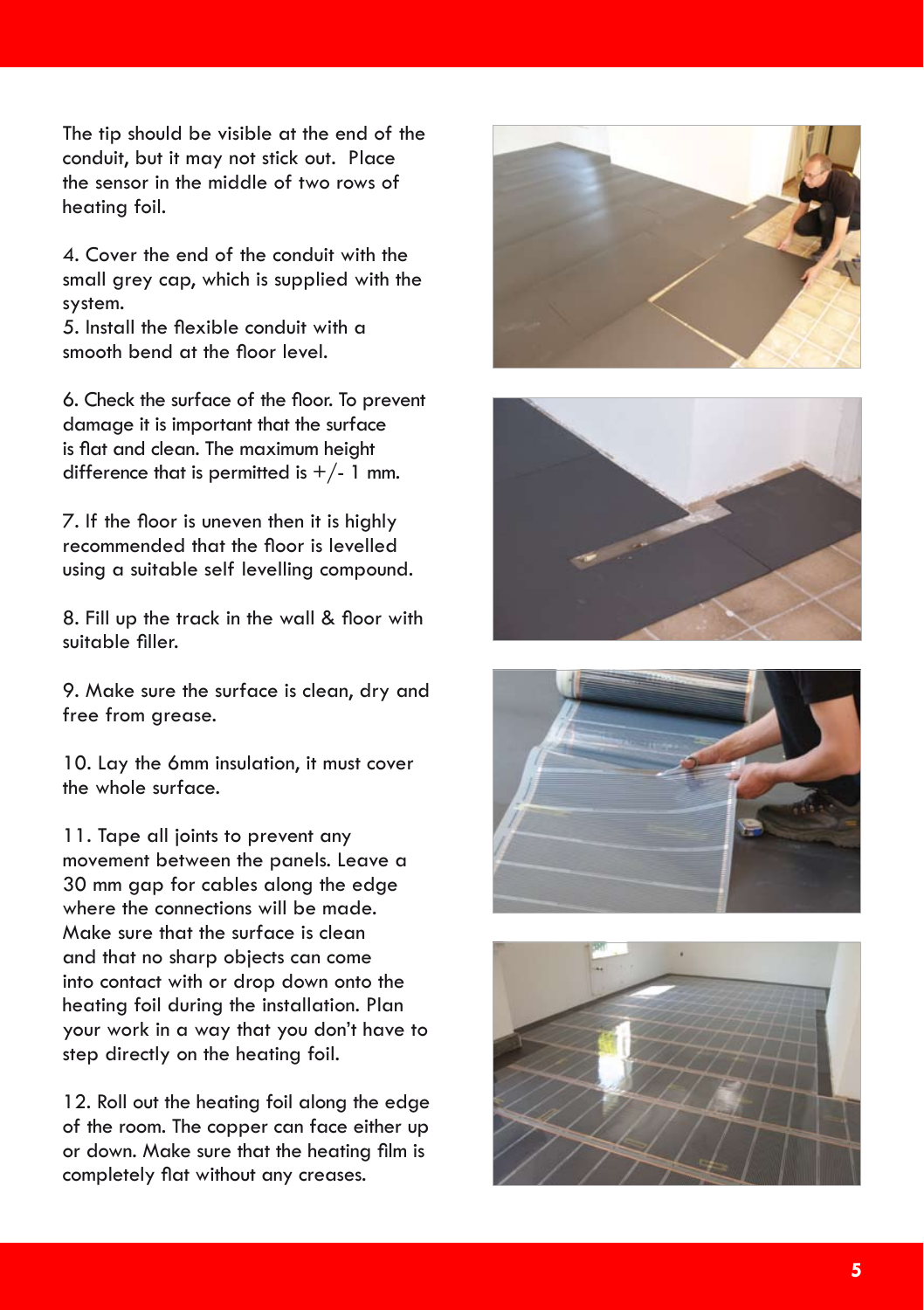







13. Cut the foil only along the perforation.

14. Cover the blind copper ends with a 50x50mm PVC tape.

15. Roll out the heating foil parallel to the first panel, they must not overlap.

16. Tape the foils to the insulation to avoid movements during the floor installation and service.

### **7. Connect the wires**

Once the total floor surface is covered with the heating foil, the wires can be connected.

On the side where no connections are made, tape all the copper conductors with pieces of PVC tape. Protect the heating foil with left over 6mm insulation while you are working with connections.

To protect the crimp connection: Make a 3x6 cm cut-out in the 6mm insulation just below the connection point. Put a piece of PVC tape on the backside of the 6mm insulation.

The crimp connection must not protrude above the surface of the 6mm Insulation to guarantee a good contact between the heating foil and the (wooden) floor.

Cut off 6mm of PVC insulation at the end of the cable, if only one cable is connected, fold the cable to fit into the connector crimp.

Connect the cables to the connector crimps: Tighten the connector by using the crimp tool.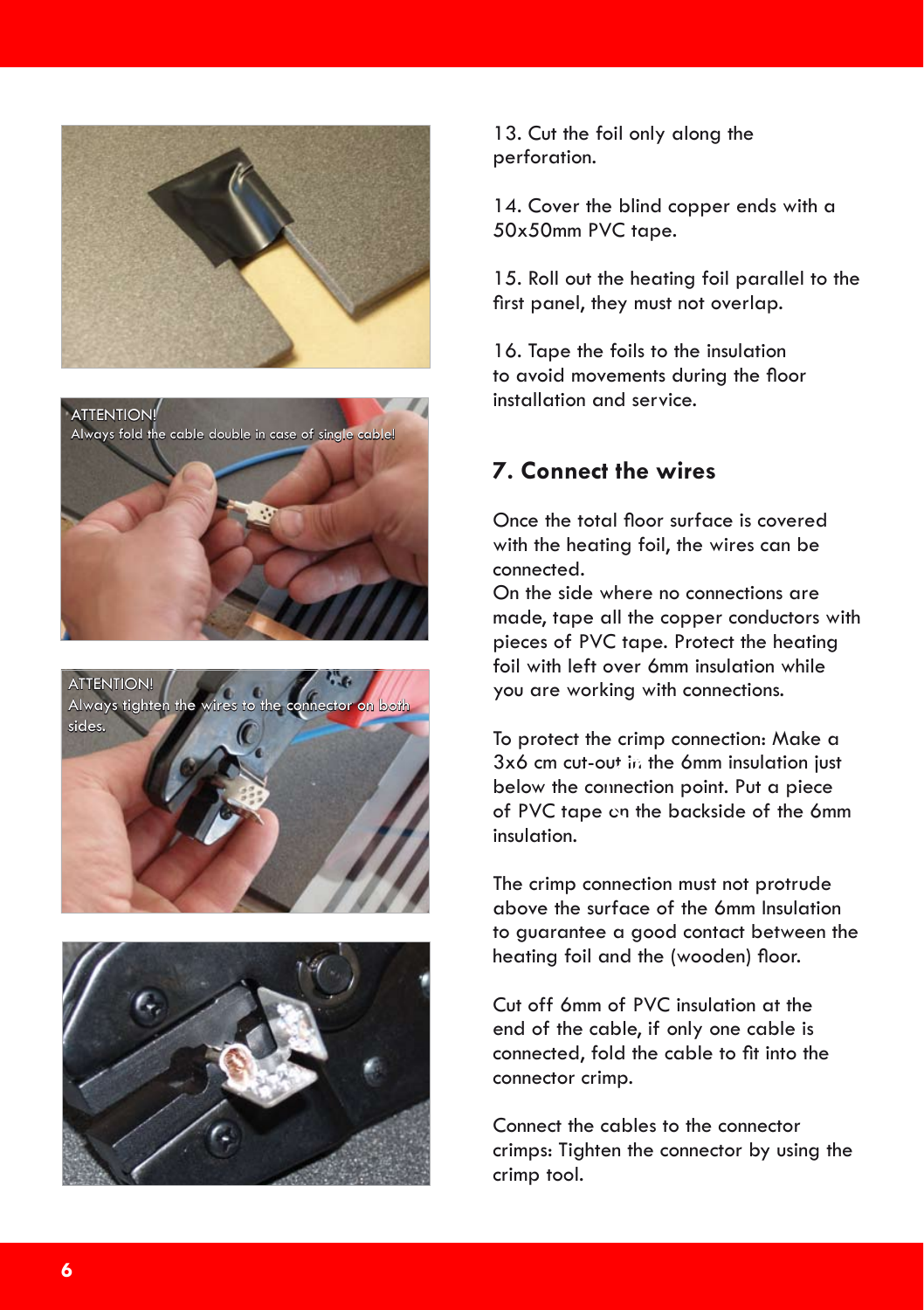#### **ATTENTION:**

**In case of a single connection cable (first connection), always fold the cable double! Always tighten on both sides (on top and under) the wires to the connector. Cables must be long enough and free to move and not be subjected to mechanical loads.**

To connect the crimp to the heating foil: Make sure that the crimp connection is correctly set, max gap 1.3mm Place the crimp over the copper band on the heating foil. Tighten the crimp by hand. Then tighten the crimp with the crimp tool in a 45 degree angle from both sides.

Connect the heating foils in parallel with the double insulated cable. To insulate the crimp connection: Cut out 2 pieces of 50x50mm PVC tape. Place it on both sides of the crimp connection. The tape must end at least 5mm from the edge of the crimp.

#### **8. Testing the installation:**

1. All heating foils must be connected during the test.

2. Measure the overall resistance for the heating foils and note this in the protocol under Measured resistance before covering the floor

3. Calculate the actual power with formula: Actual power=52900/Measured resistance ; note in under: Actual power

4. Measure the total length of the heating film and calculate the Total Rate Power with the formula: Total Rate Power  $=$  total







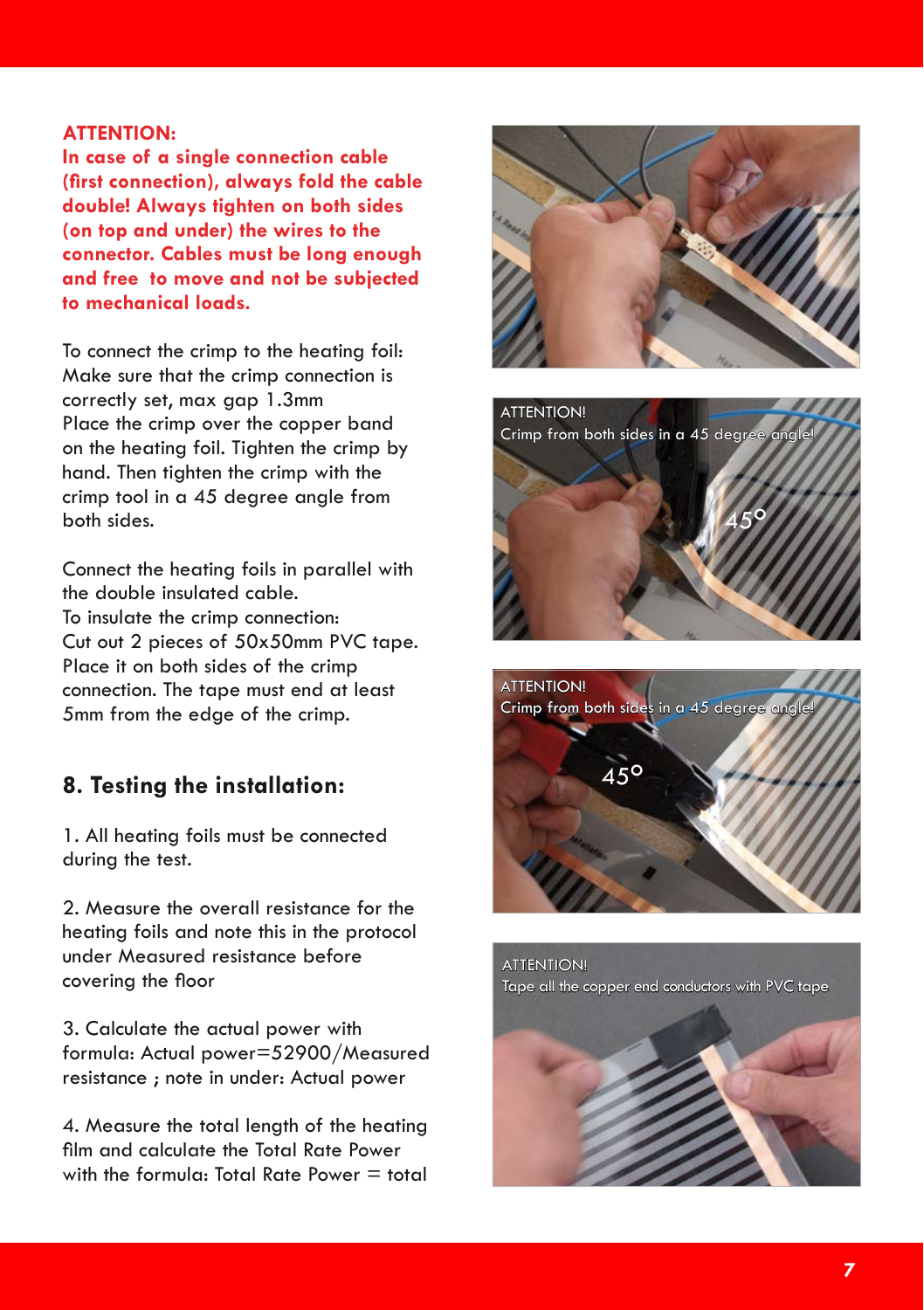







length x rated in W/m (printed on the heating foil) Note that under: Total Rated Power

5. Make a sketch or take a photo for documentation of the installation.

# **9. Covering the KLIMA Heating foil:**

1. Cover the heating foil with age resistant PE foil with a minimum thickness of 0.2 mm. Film must overlap 200 mm if it is necessary to use several sheets to cover the surface.

2. Install the laminate flooring according to the manufacturer's instructions. Please work with light footwear. Protect the heating foil, cables and connections with some spare 6mm insulation.

3. Measure the overall resistance of the heating foils and note it in the protocol under: Measured resistance when floor covering is installed. This protocol should be filled in completely. In case of a technical problem, the manufacturer will ask for this protocol-card. Connect the thermostat according to the instructions in the thermostat manual.

#### **ATTENTION: The thermostat must be limited to a MAXIMUM floor temperature of 27 degrees Celsius!**

If you have any questions or require more information then you can contact the Support Line Monday to Friday from 9 am to 5 pm at: 0871 321 0411, or visit our website for more information and other products at: www.klima.co.uk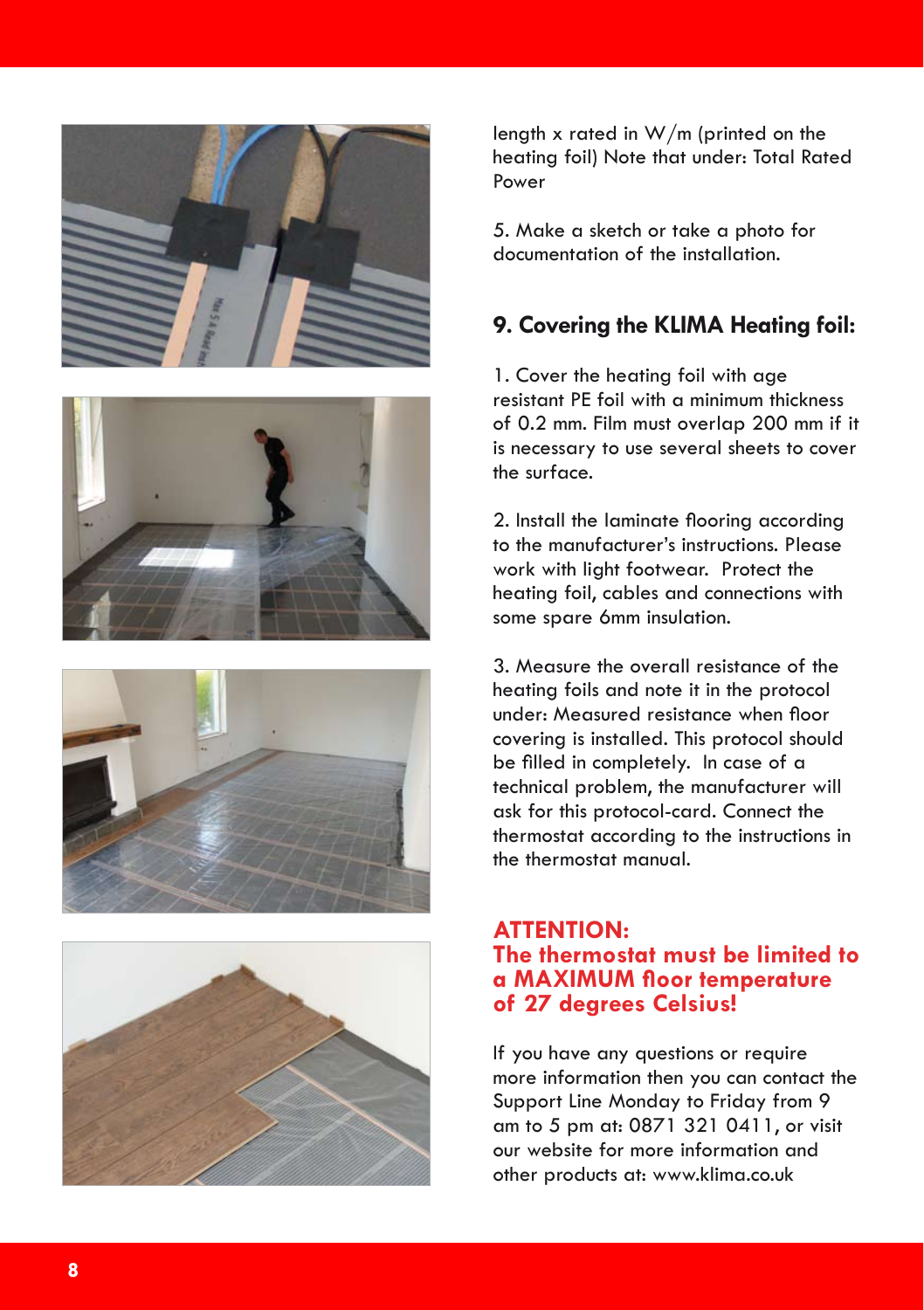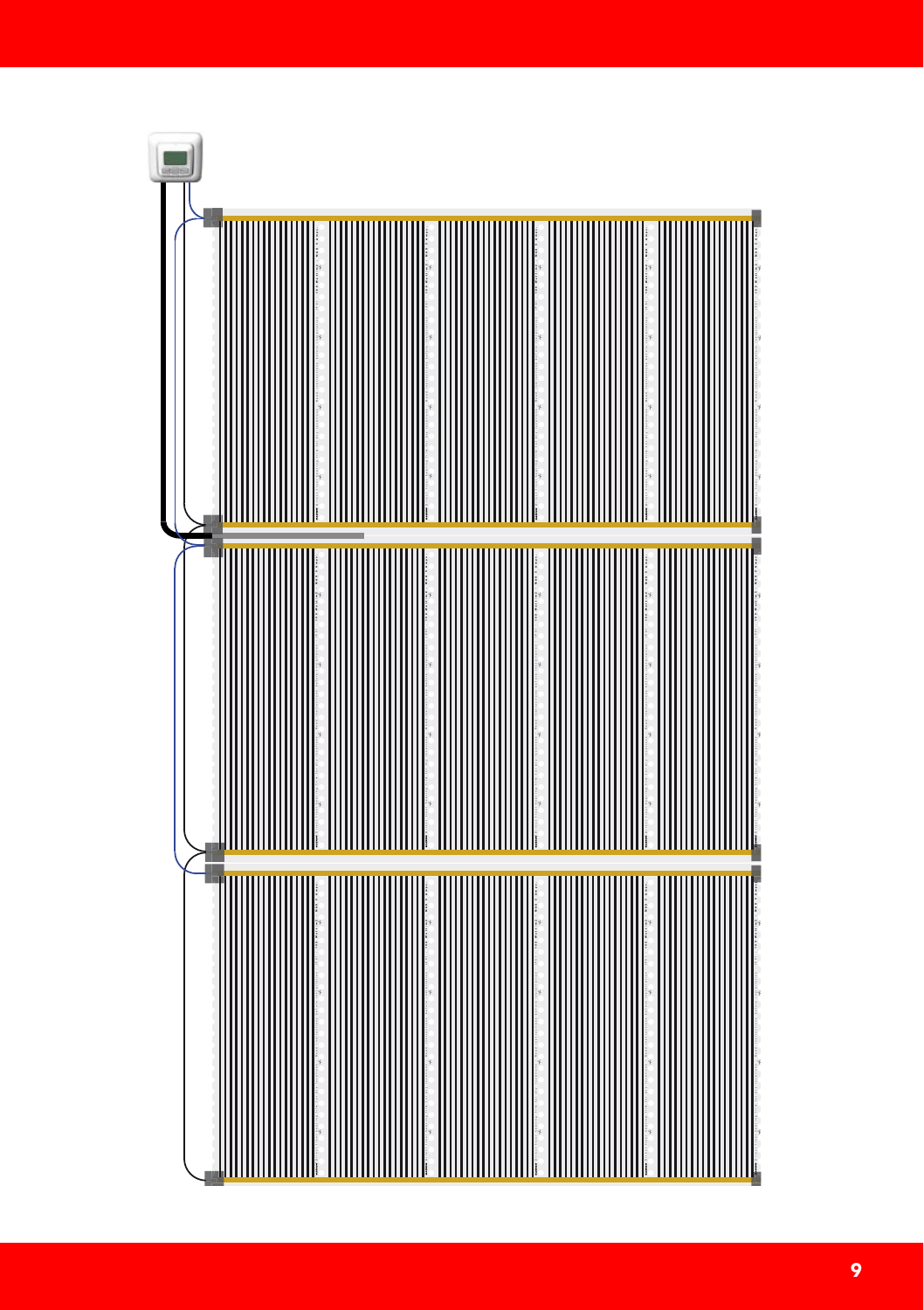